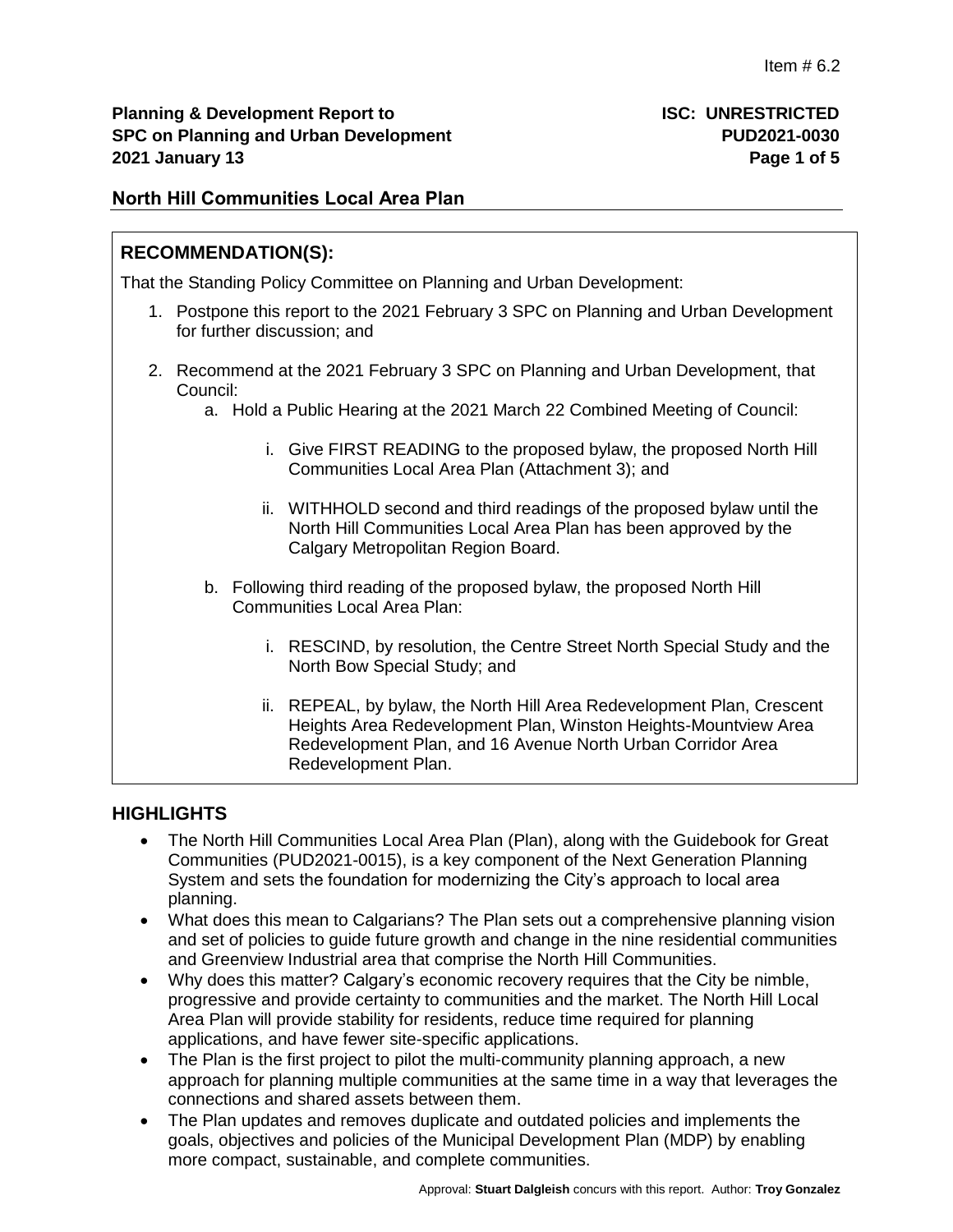#### **Planning & Development Report to ISC: UNRESTRICTED SPC on Planning and Urban Development PUD2021-0030**

## **North Hill Communities Local Area Plan**

- The Plan sets out a land use framework that will realize development and investment around the future Green Line Light Rail Transit (LRT) station ensuring greater numbers of people can live and work in close proximity to this major piece of transit infrastructure.
- The Plan was referred back to Administration in 2020 July 27 (PUD2020-0739 North Hill Communities Local Area Plan Referral for Additional Direction) for revisions to ten items as well as to align with concurrent revisions to the Guidebook including to the urban form classification system.
- Strategic Alignment to Council's Citizen Priorities: A city of safe and inspiring neighbourhoods
- Background and Previous Council Direction is included as Attachment 1.

# **DISCUSSION**

The Plan is part of a group of interconnected planning initiatives which work together under Next Generation Planning– meeting the goals of the Municipal Development Plan/Calgary Transportation Plan and successfully planning for 2 million people. The Plan is one implementable policy towards planning a great Calgary. See Attachment 2 for an overview of the Next Generation Planning system.

Since 2020 July Council, Administration has worked with targeted external stakeholders to revise the Plan in response to Council's direction. That direction included ten specific items which are provided below, with more detailed descriptions and revisions included in Attachment 4:

- Alignment with the Guidebook for Great Communities;
- Alignment with the approved Green Line LRT;
- Additional local historical context and character:
- Better recognition and policies to protect the urban tree canopy;
- Identifying opportunities for placemaking and public realm improvements;
- Exploring parks and open space frontages;
- Identifying opportunities for additional commercial clusters, Neighbourhood Activity Centres, and mixed-use streets;
- Provisions for on-street parking;
- Identifying mobility corridors; and
- Including policies for improvements within road rights-of-way setbacks

Administration addressed the items by revising and adding new content and policies to several key sections of the Plan. The scope of work included working in parallel with the Guidebook team to test and apply the revised urban form categories and ensure policy alignment between the two documents. This work resulted in some of Council's direction being addressed through Guidebook revisions such as the parks and open space frontages, as well as greater clarity on expected mixed-use outcomes for neighbourhood urban form categories that apply on mixeduse streets throughout the Plan area. Both teams also worked together to visually align the documents which resulted in a new layout and images for the Plan.

Other significant changes made to the Plan include a new station area section that provides improved policy guidance for development around future Green Line LRT stations including minimum building heights in key areas. With the assistance of a local historian, more local historical context was added including better recognition of Indigenous history and historic urban development in the area. The Heritage Guideline Areas section was updated to identify historic neighbourhoods within the plan area and align with scheduled heritage policy tools work slated

# **Page 1 of 5**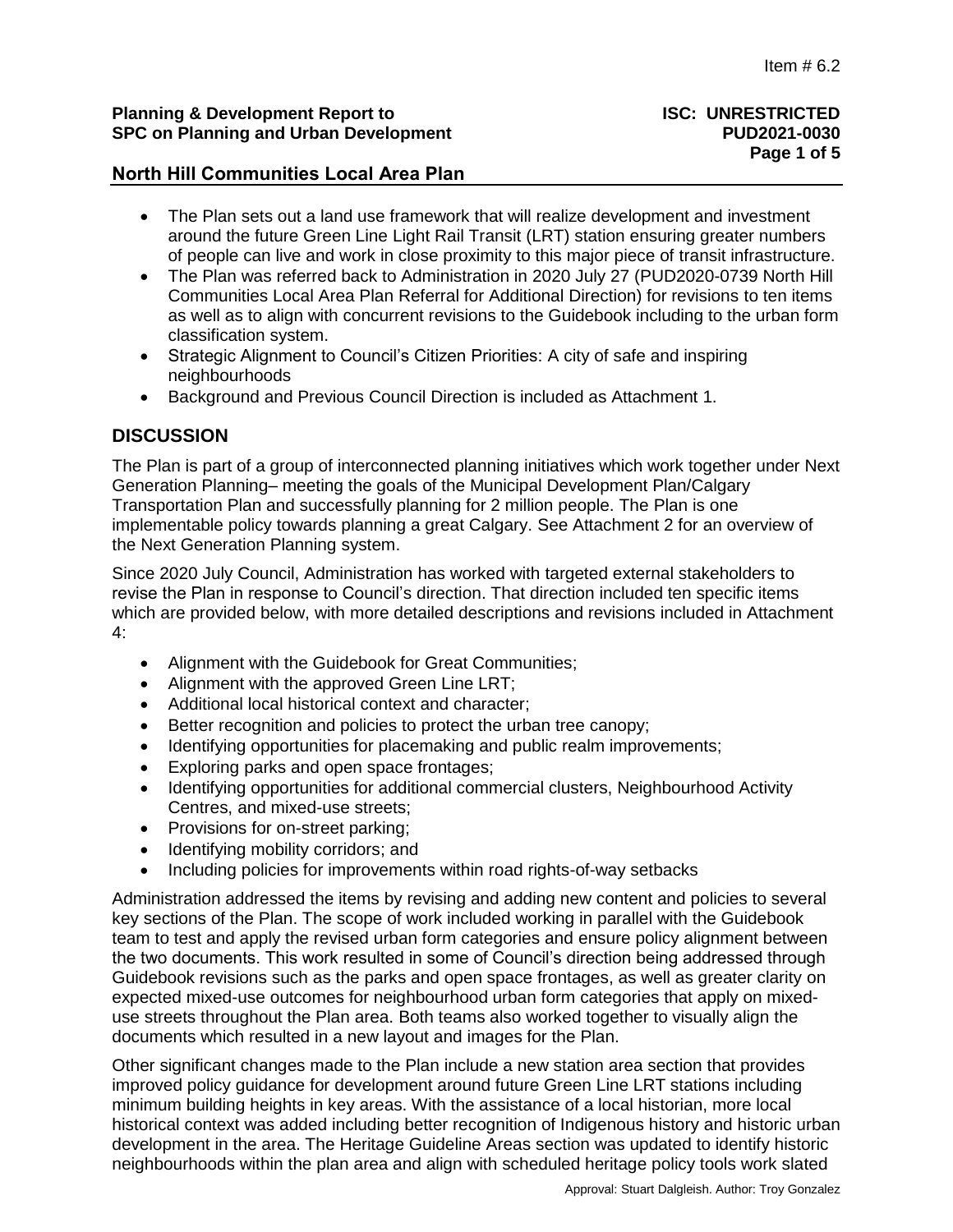#### **Planning & Development Report to ISC: UNRESTRICTED SPC on Planning and Urban Development PUD2021-0030**

## **North Hill Communities Local Area Plan**

to begin in 2021. Policies for protecting the urban tree canopy were added, including a new urban forest implementation option that identifies tree canopy coverage targets for the plan area and measures to help achieve those.

To better identify opportunities for placemaking and public realm improvements, Chapter 3: Supporting Growth was rewritten to add eleven 'big moves' for supporting growth. This includes new strategic direction for investments and improvements in important parks, open spaces, and civic facilities such as Balmoral Circus, Crescent Heights Park, and Confederation Park as well as mobility improvements such as the Green Line LRT and pathways and cycling network.

Finally, additional mobility policies and content were added to align the plan with the 5A network identified in the updated Calgary Transportation Plan as well as new policies for improvements within road rights-of-way setbacks. An action item was also included to review and revise the plan following key transportation studies in the area including the Green Line North Mobility Study and Notice of Motion for bylaw setbacks review with focus on considering on-street parking on Main Streets and activity centres.

# **STAKEHOLDER ENGAGEMENT AND COMMUNICATION (EXTERNAL)**

- ☒ Public Engagement was undertaken
- ☐ Public Communication or Engagement was not required
- ☒ Public/Stakeholders were informed
- ☒ Stakeholder or customer dialogue/relations were undertaken

Two series of engagement sessions were held with targeted stakeholders to present and gather feedback on the Plan revisions. The stakeholders included 'alumni' from the North Hill Communities Working Group, community associations, business improvement areas, and industry representatives. The first sessions were held in 2020 September and October where Administration reviewed draft revisions with stakeholders and discussed and gathered input for consideration. Feedback from these sessions informed subsequent revisions to the Plan. In 2020 December, follow-up sessions were held to present further revisions to the Plan, outline key themes heard from the previous sessions and how the feedback was incorporated or not, and provide a final opportunity for comments. Feedback gathered from both series of engagement sessions informed the proposed Plan included in this report. Attachment 5 summarizes and provides more information on the engagement undertaken as part of this work.

#### Calgary Planning Commission (CPC) workshop

On 2020 November 5, Administration had a closed session workshop with members of the Calgary Planning Commission to review draft revisions to the Plan. Commissioners were supportive of the changes and provided a range of comments that informed subsequent revisions. Attachment 6 provides a summary of key themes from that session as well as Administration's response.

# **IMPLICATIONS**

#### **Social**

The Plan establishes a long-term vision for accommodating growth and change in the North Hill Communities with the goal of creating more diverse and equitable communities for Calgarians. By providing for varied housing and business opportunities, people can choose to live and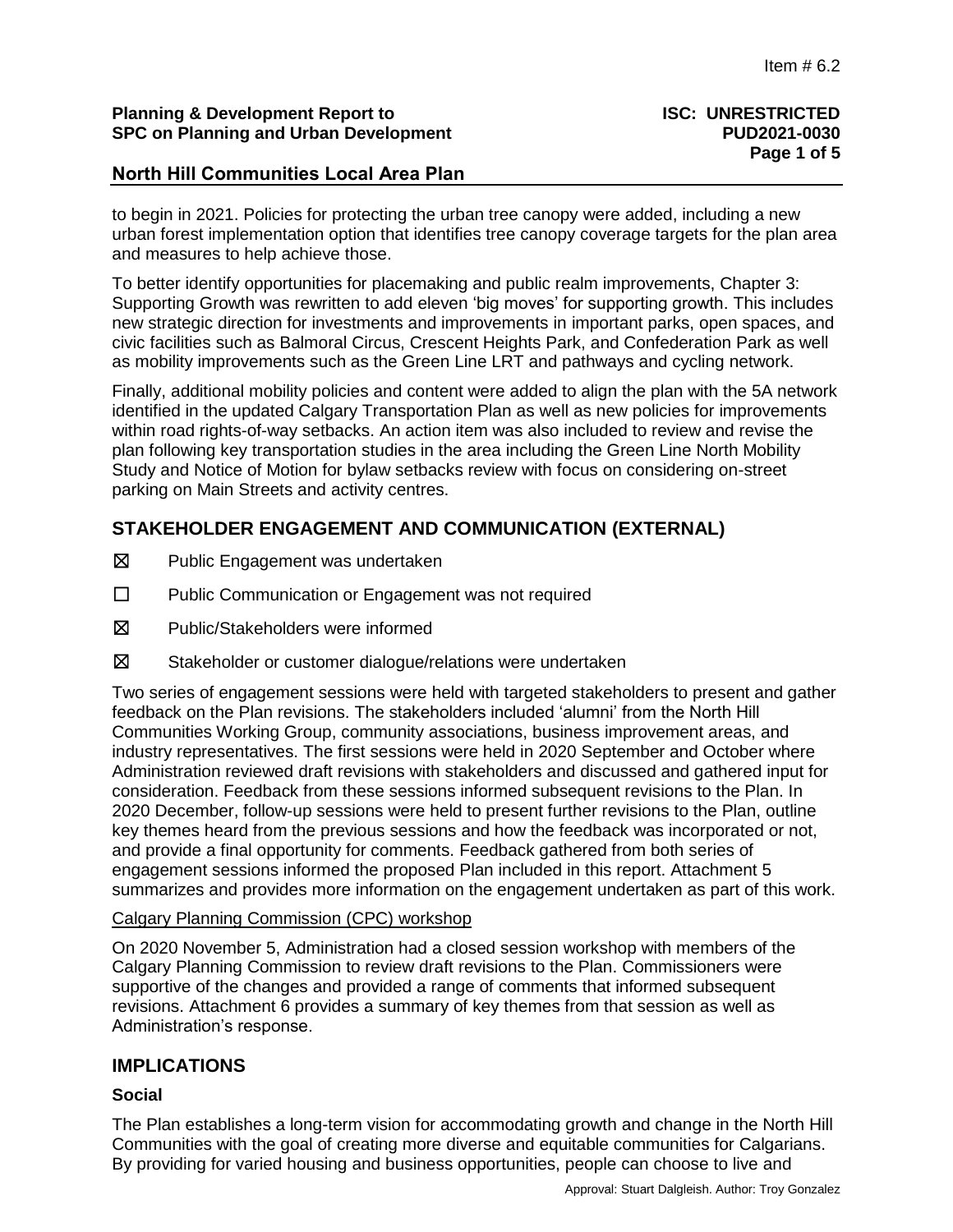## **Planning & Development Report to ISC: UNRESTRICTED SPC on Planning and Urban Development PUD2021-0030**

# **North Hill Communities Local Area Plan**

operate businesses in the North Hill Communities regardless of income, cultural background, gender or age.

#### **Environmental**

The Plan enables more compact, sustainable, complete communities. This includes providing opportunities for a greater number of people to live, work, and play in proximity to varied mobility options including walking, cycling, and transit. The Plan promotes climate resiliency through policies requiring exploration of renewable and low-carbon technologies for large comprehensive planning sites as well as development policies for sites in the Nose Creek subwatershed. Council directed revisions to the Plan also include additional policies and direction to protect and grow the urban tree canopy.

#### **Economic**

Economic recovery and attracting new businesses are critical to Calgary being able to provide for diverse communities, varied housing choices, investment opportunities and growth. The Plan will provide for greater development certainty, economic investment, and housing options throughout the North Hill Communities. This will not only help support existing businesses and attract new businesses along the area's four Main Streets but also help facilitate investment and development to support the Green Line LRT and Bus Rapid Transit (BRT) in the area. Calgary's recovery requires that the City be nimble and progressive so that we can continue to evolve with our development sector, reduce time required for planning applications, and have fewer sitespecific applications. The Plan represents a necessary step towards realizing those goals and providing modern, streamlined policy that will create a more inclusive and equitable city that retains and attracts residents and businesses.

#### **Service and Financial Implications**

No anticipated financial impact

# **RISK**

There are several risks should the Plan not be approved. As a pilot-project for the multicommunity planning approach and a key implementation tool for other projects within the Next Generation Planning System, further delays or failure to approve the Plan would mean Administration may have to re-evaluate the Next Generation Planning program and particularly the future of local area plans. Developing heritage policy tools for the North Hill Communities, as directed by Council, for the Heritage Conservation Tools and Incentives would similarly be impacted, particularly in the North Hill Communities area. Finally, there could also be impact to developing and alignment of the two-year pilot tax-uplift funding tool for growth-related investment in the public realm and local infrastructure approved as part of the Established Areas Growth and Change Strategy for the North Hill Communities.

# **ATTACHMENTS**

- 1. Previous Council Direction, Background
- 2. Next Generation Planning System
- 3. Proposed North Hill Communities Local Area Plan
- 4. Council Direction and Plan Revisions Summary
- 5. Engagement Summary Report
- 6. Calgary Planning Commission Review Administration Follow-up
- 7. Public Submissions to the 2021 January 13 SPC on Planning and Urban Development